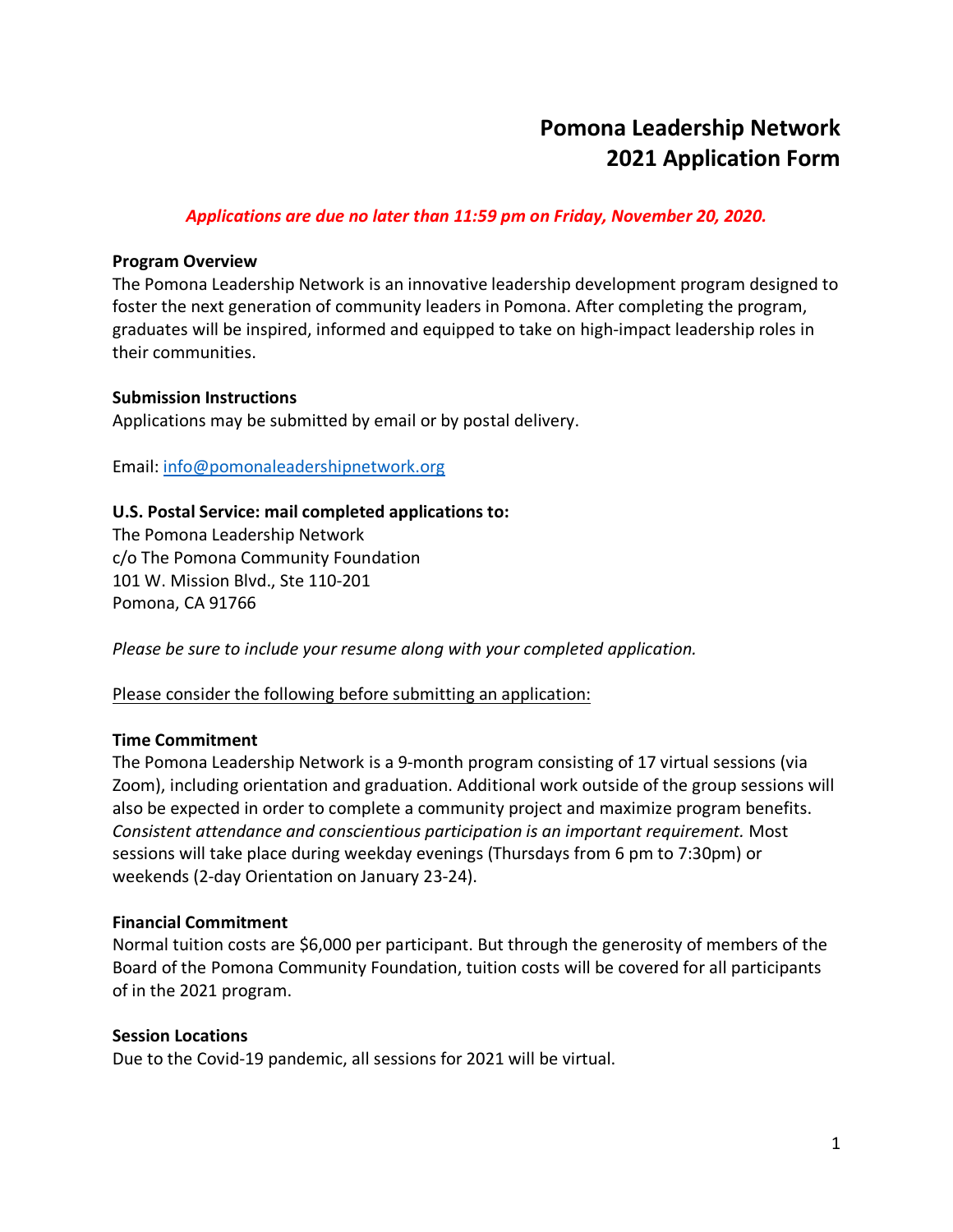#### *Section I: Candidate Information*

### *Section II: Referral Source*

How did you learn about the Pomona Leadership Network?

### *Section III: Essay Questions*

Please answer the following prompts in 200 words or less (please answer questions in easy to read fonts or handwriting on a separate page and attach to your application).

- 1. Why are you interested in participating in the Pomona Leadership Network? What issues confronting Pomona most concern you, or would you most like to see addressed?
- 2. What do you hope to gain from this experience? (Please be sure to include future career or community leadership goals, skills you wish to develop, and/or issue areas you wish to learn more about).
- 3. What does leadership mean to you and how do you exercise it today?

### *Section IV: References*

Please list two references (excluding relatives) who are knowledgeable about your community activities and/or accomplishments.

| Reference 1 |  |
|-------------|--|
|             |  |
|             |  |
|             |  |
|             |  |
|             |  |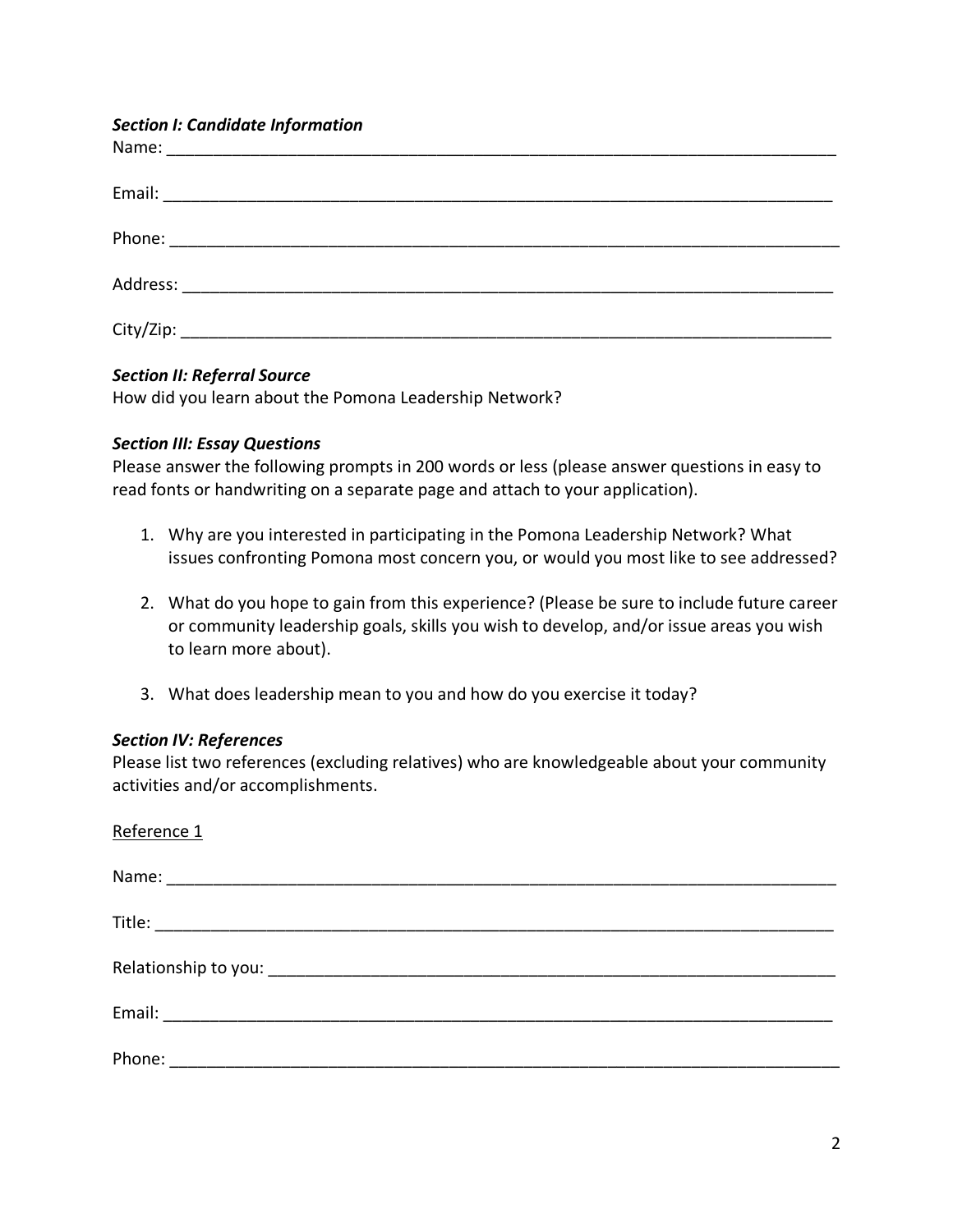## Reference 2

| Phone: |
|--------|

### *Section V: Resume*

Please submit a resume with your completed application. Resumes should include work experience and community involvement. When listing community organizations, please make sure to state your role and any significant accomplishments.

Assistance with creating a resume can be found on the following websites:

https://www.pomona.edu/administration/career-development/how-to/write-a-resume https://resumecompanion.com/resume-templates/ https://www.cpp.edu/~career/student/job-search/resumes-and-cover-letters.shtml

You may also contact us at info@pomonaleadershipnetwork.org should you need assistance in compiling your resume.

### *Section VI: Session Schedule*

Successful applicants are expected to attend all sessions with a maximum of 3 absences allowed in order to graduate from the program. Attendance is required at both Orientation days and the Capstone Ceremony. Please review the below session schedule to ensure it fits with your other commitments. Except for Orientation and the Capstone Ceremony, sessions will take place on Thursdays from 6pm to 7:30pm.

| Saturday, January 23; 9am – 3pm | Orientation                           |
|---------------------------------|---------------------------------------|
| Sunday, January 24; 10am - 2pm  | Orientation                           |
| <b>February 4</b>               | History of Pomona Part I (Board-Led)  |
| <b>February 18</b>              | History of Pomona Part II (Board-Led) |
| March 4                         | Pomona City Government (Board-Led)    |
| March 18                        | Pomona Nonprofits (Board-Led)         |